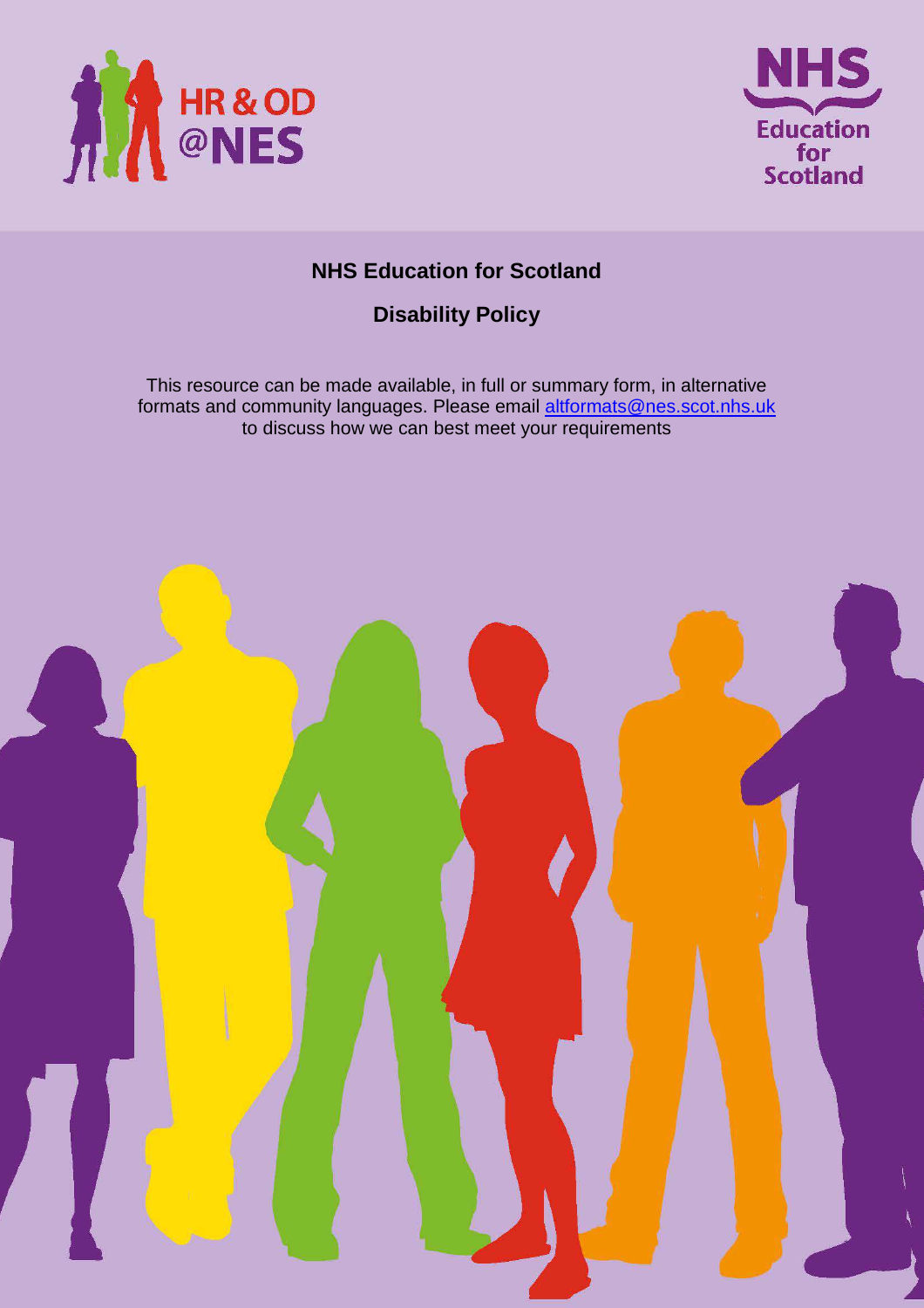#### **Document Control**

|                           | <b>Date</b>                 |
|---------------------------|-----------------------------|
| <b>Ratified</b>           | 13/02/2003                  |
| <b>Reviewed</b>           | 03/2010                     |
| <b>Reviewed</b>           | August 2012                 |
| <b>Next Formal Review</b> | 01/09/2014                  |
| <b>Document Location</b>  | M:\HR\POLICIES\Under review |
|                           | policies                    |

# **Authorisation Following this Review**

|                                     | Date |
|-------------------------------------|------|
| <b>Ratified by Staff Governance</b> |      |
| <b>Committee</b>                    |      |
| <b>Placed/Replaced on the</b>       |      |
| <b>Intranet/Extranet</b>            |      |

# **This Version History**

|                                   | <b>Date</b>  |
|-----------------------------------|--------------|
| Impact assessed                   | 26/11/12     |
| <b>Executive Team</b>             | 08/01/13     |
| <b>Staff Consultation</b>         | January 2013 |
| <b>Partnership Forum</b>          | 18/02/13     |
| <b>Staff Governance Committee</b> |              |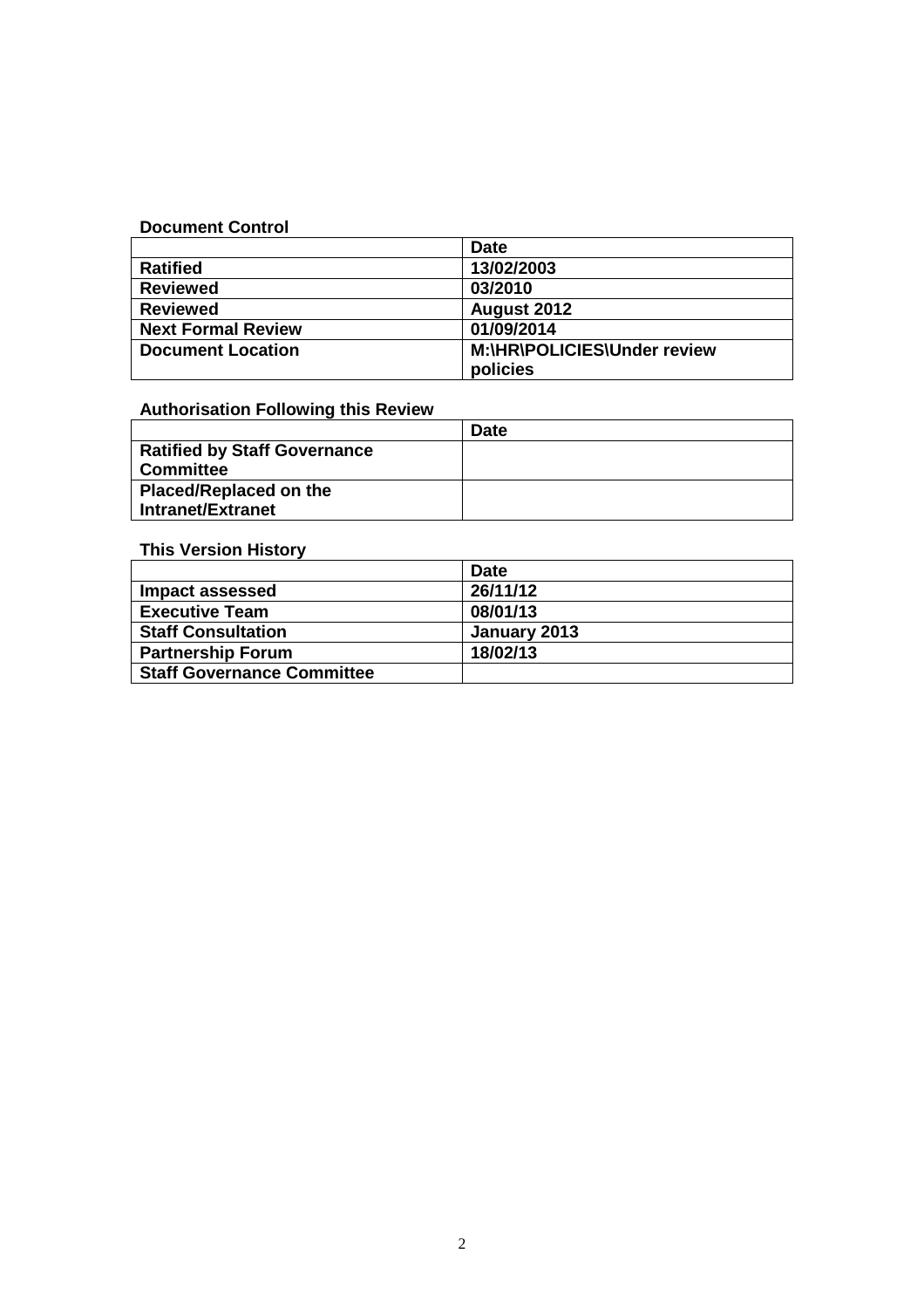# **Policy Statement**

.

1. NHS Education for Scotland (NES) is committed to equality for all employees regardless of whether or not they have a disability. We see the disability policy as a way of supporting and enabling staff ability at work. This creates a mutual obligation of staff, managers and colleagues to actively promote a culture which promotes inclusion.

NES will aim to ensure that its workforce reflects the diverse population it serves and will take positive measures where it is appropriate to achieve this. We will actively promote inclusion of disabled people and commit to challenging stigma and stereotypes.

- 2. NES aims to promote the social model approach to disability, which holds that society can contribute to disabling individuals by failing to take account of and include all regardless of any differences. It recognises that there is an organisational responsibility to take positive action in the removal of barriers faced by disabled people. It is recognised that ensuring equal opportunities for disabled people may involve adjustments being made to the working environment or other employment arrangements. These adjustments will be made wherever reasonable and within a reasonable time frame.
- 3. The barriers faced by disabled employees may be environmental, institutional or attitudinal, or they may arise from issues related to communication or information. NES will aim to ensure the removal of such societal and cultural barriers which disable individuals in the workplace.
- 4. NES recognises the importance of taking proactive measures to remove barriers from the working environment for disabled people. It is recognised that this will benefit not only disabled employees and prospective employees but also in many cases customers and visitors.
- 5. NES aims to ensure that disabled employees are treated as individuals, and that their abilities and expertise are valued within the organisation. This reflects a genuine commitment to equality of opportunity and fair treatment for all employees and applicants.
- 6. Discrimination against disabled people is unlawful under the Equality Act 2010. This includes direct discrimination, indirect discrimination or harassment because of a disability, less favourable treatment for a reason related to the disability that cannot be justified or failure to make reasonable adjustments (see Section 14 below for further details). It is also unlawful to discriminate against any person because it is assumed they have a disability or because they are associated with someone who has a disability (eg, as a family member or a carer). Any employee who believes that he/she has been discriminated against for a reason related to disability can use the organisation's grievance procedure to raise the matter with management.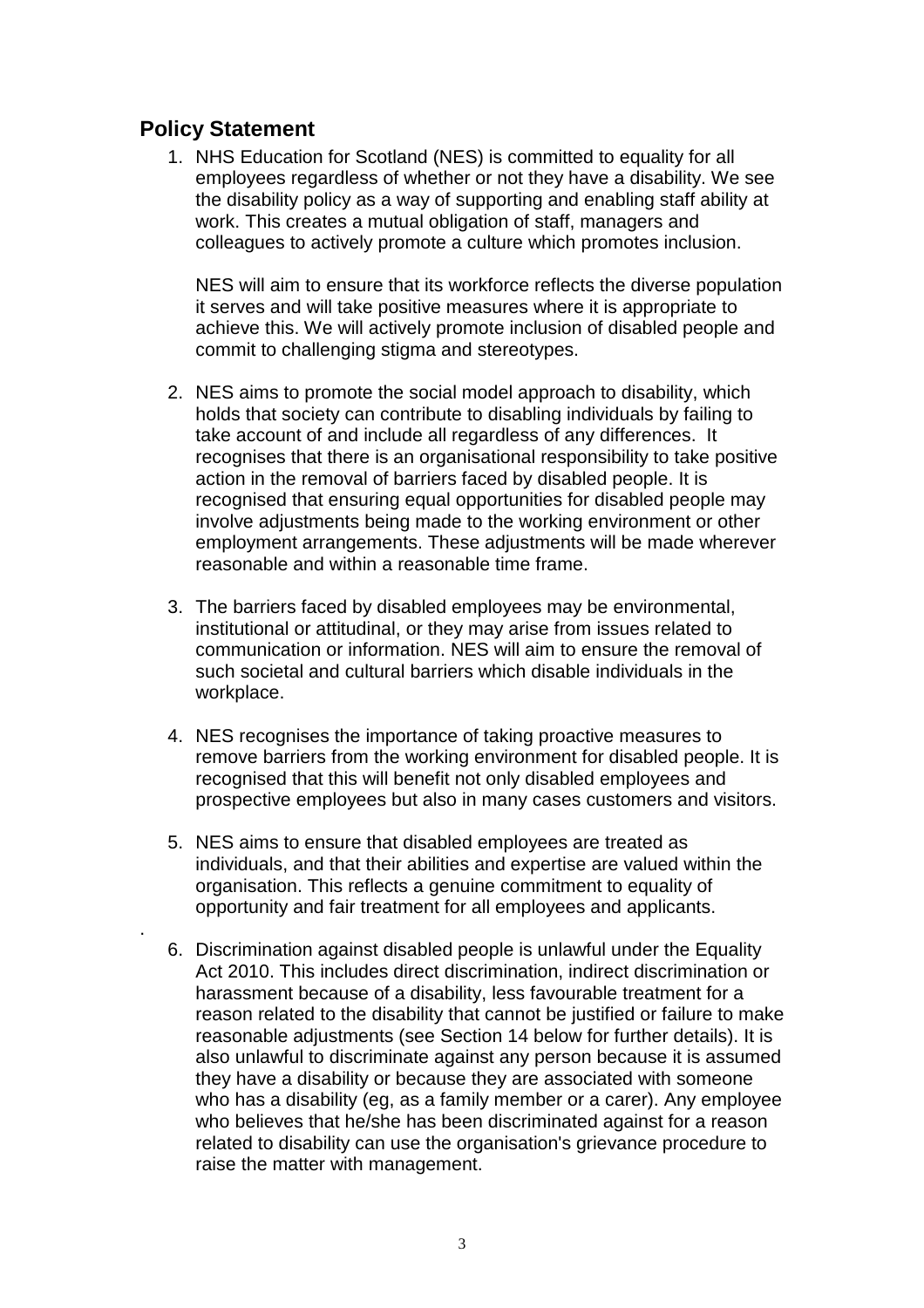- 7. NES will not tolerate discrimination or harassment in the work place because of disability. Disciplinary action will be taken against any employee who is found to have committed a serious breach of this policy or bullying & harassment of a disabled person for a reason related to their disability. Any such breach will be treated as serious misconduct under the NES Disciplinary Policy & Procedures.
- 8. NES is committed to ensuring that visitors to NES premises or NES events are treated with dignity and respect. The overarching principles of this policy are also to be applied to the treatment of visitors to NES.

# **Definition of Disability**

9. Disability is defined in the Equality Act 2010 as being 'a physical or mental impairment' which has a substantial and long term adverse effect on an individual's ability to carry out normal day to day activities. In the Act, 'substantial' means more than minor or trivial. In addition,some long term conditions eg. cancer, HIV and multiple sclerosis are deemed disabilities under the Act from the point of diagnosis.

In some circumstances, progressive conditions and those with fluctuating or recurring effects will also be considered disabilities.

# **Legal Framework**

- 10. Under the Equality Act 2010, disabled people have the legal right to fair treatment.
- 11. The Equality Act 2010 also protects non-disabled people against direct disability discrimination where they are perceived to have a disability or are associated with a disabled person.
- 12. The Equality Act 2010 places an Equality Duty on public authorities, which must have due regard, in the exercise of their fuctions, to the need to:
	- a. Eliminate discrimination, harassment and other unlawful behaviour;
	- b. Advance equality of opportunity; and
	- c. Foster good relations.

The Equality Duty applies to all protected characteristics; age, disability, gender reassignment, marriage and civil partnership, pregnancy and maternity, race, religion or belief, sex and sexual orientation.

The Equality Act goes on to say that "advancing equality" may involve: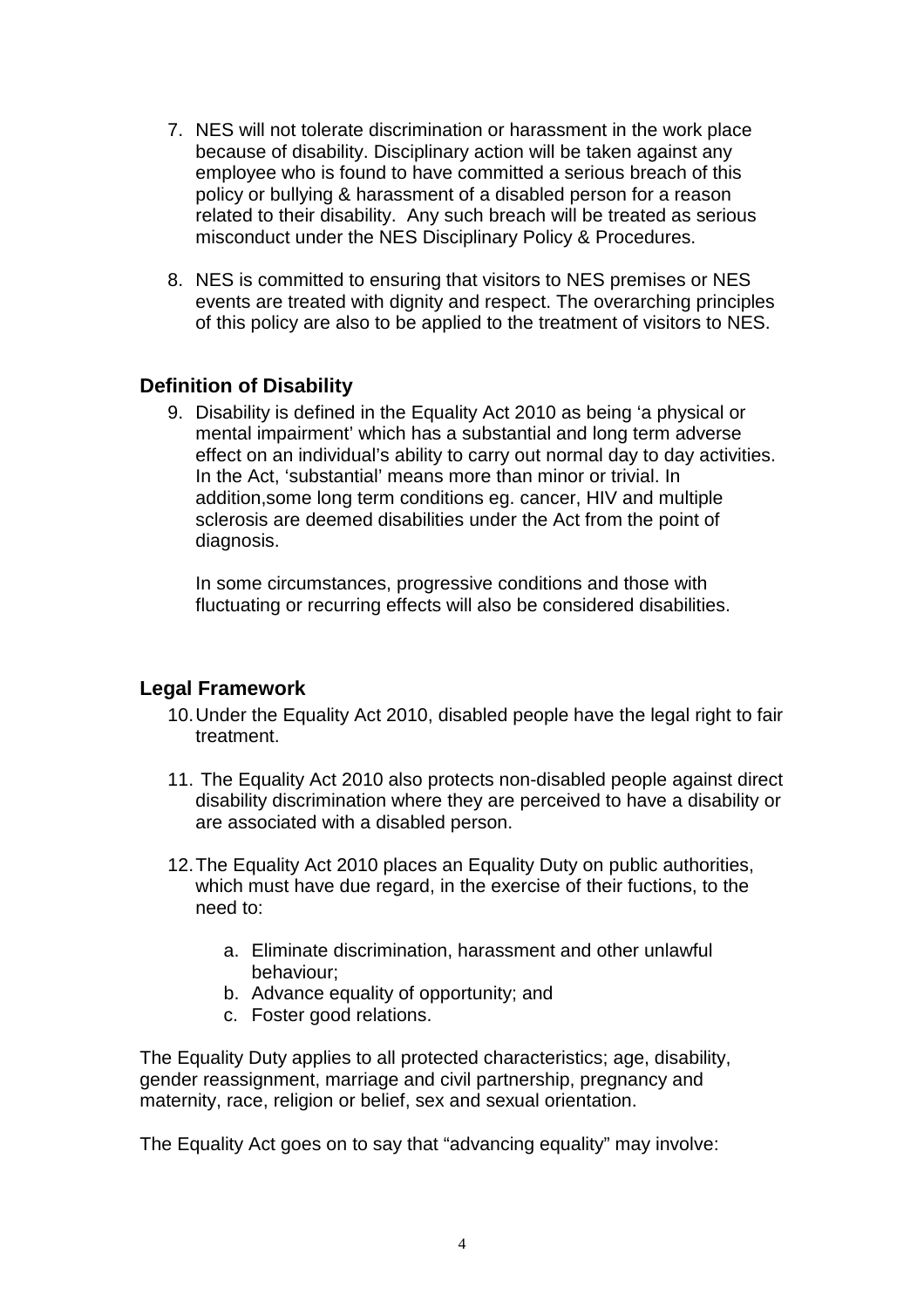- taking action to remove or minimise disadvantages that are connected to that characteristic;
- taking steps to meet the needs of persons who share a relevant protected characteristic that are different from the needs of others;
- encouraging participation in public life or in any other activity in which participation is disproportionately low.

The Equality Duty also includes specific requirements about taking steps to account for disabled persons' disabilities and, in the area of fostering good relations, for tackling prejudice and promoting understanding.

# **Employment Duties**

- 13. The scope of the regulations applies throughout the employment relationship, from recruitment to termination of employment and includes the retention of staff who become disabled or whose disability changes.
- 14. Under the Equality Act 2010, disabled people are protected from:
	- a. Direct discrimination: being treated less favourably because of disability;
	- b. Indirect discrimination: where a disabled person would be disadvantaged by a provision, criterion or practice applied to everyone, which would put a disabled person or people sharing a particular disability at a disadvantage;
	- c. Discrimination arising from disability: being treated unfavourably because of something arising in consequence of one's disability;
	- d. Harassment: when a person engages in unwanted conduct related to disability which has the purpose or effect of violating a person's dignity or creating an intimidating, hostile, degrading, humiliating or offensive environment for that person.
	- e. Victimisation: being treated less favourably because a person has brought a claim or supported others to bring a claim or complaint of disability discrimination or harassment.
- 15. NES has a duty to make reasonable adjustments for disabled people, in employment and in its service delivery. NES must ensure that it takes all reasonable steps to remove any provision, criterion or practice or any physical feature of premises that may put a disabled person at a disadvantage at any stage of employment or in delivering its services.
- 16. As part of NES' commitment to the social model of disability, where organisations have a responsibility to remove barriers faced by disabled people, during the course of employment and where appropriate NES will aim to:
	- a. Promote an environment free from discrimination, harassment and victimisation;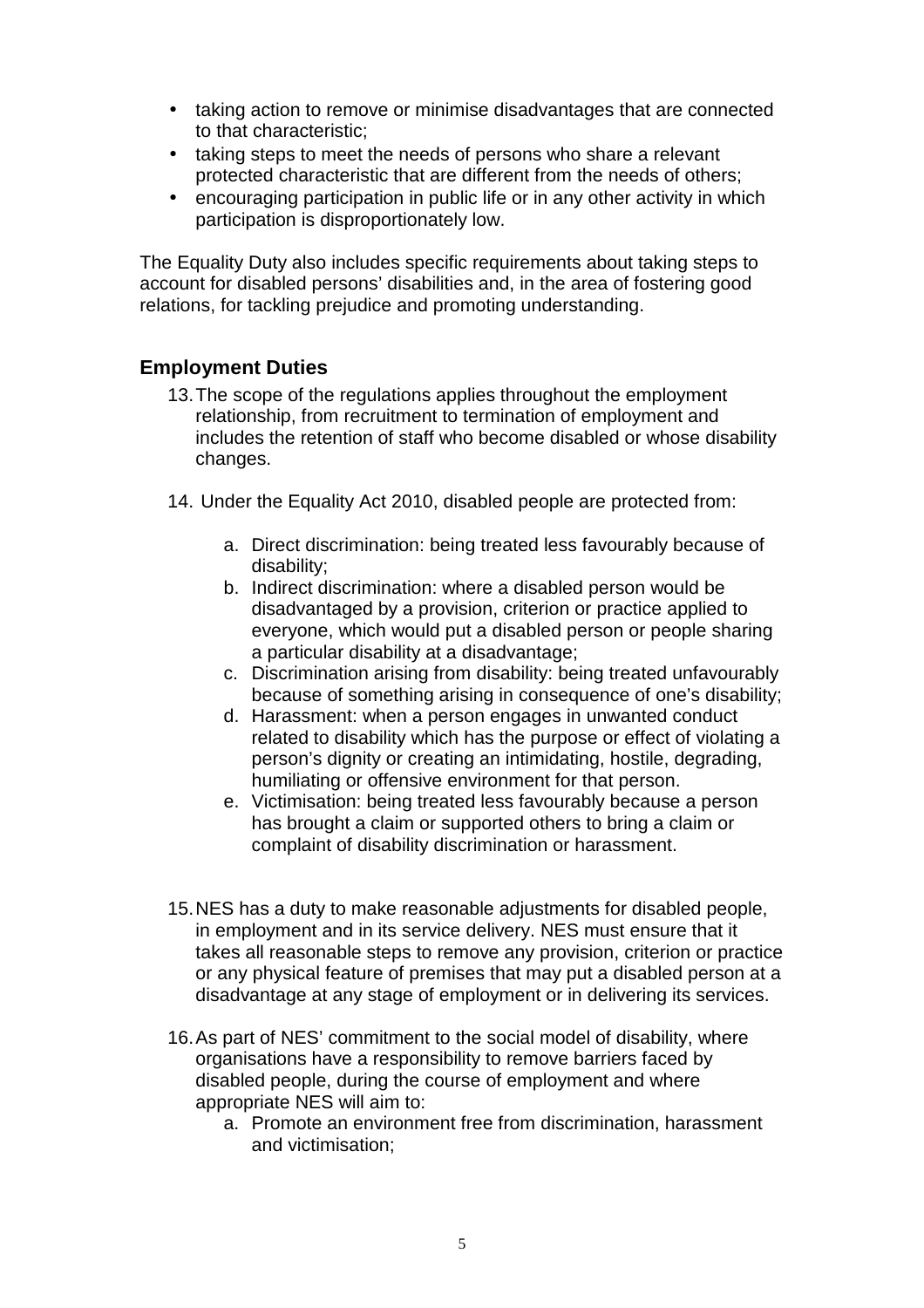- b. Remove barriers to accessing terms, conditions and benefits of employment;
- c. Put in place appropriate arrangements for recruitment, training, career development and retention of disabled employees;
- d. Investigate and make reasonable adjustments, including the provision of accessible information;
- e. Remove barriers, including physical barriers to premises and linguistic barriers, and provide specialist equipment;
- f. Appropriately train and manage all staff to ensure that attitudinal, cultural and social barriers are identified and removed, and
- g. Promote positive images of disabled people.

#### **Management Responsibilities**

- 17. In order to ensure that disabled people are able to focus on their individual skills, NES has a responsibility to remove any barriers that hinder this. Therefore, there is a positive duty on all NES managers and supervisors to take into account the needs of their staff and any disabled applicants.
- 18. Where, during the course of employment, a disabled employee recognises the need for a reasonable adjustment to working arrangements or to a feature of the premises, he/she should discuss this requirement with his/her line manager. The line manager, after seeking specialist advice from a variety of sources (including IT, Occupational Health where appropriate) and in consultation with HR&OD will then determine the appropriate action.
- 19. Managers will aim to ensure that where individuals provide any type of feedback it is treated confidentially and dealt with appropriately.
- 20. NES will work with individual employees to ensure that their specific needs are addressed and their abilities recognised.
- 21. Wherever it is appropriate, the organisation will take advice from and build ongoing relationships with appropriate and relevant disabled individuals and organisations, including the individual, medical professionals and disability advisers or other organisations and agencies that can offer specialist advice on adaptations, equipment or training.

### **Recruitment**

- 22. Employees will be recruited solely on the basis of their ability to match the requirements of the post they have applied for. A disability will not itself justify the non-recruitment of an applicant.
- 23. Reasonable adjustments to the recruitment process, including making information accessible, shall be made as required to ensure that no applicant is disadvantaged because of their disability.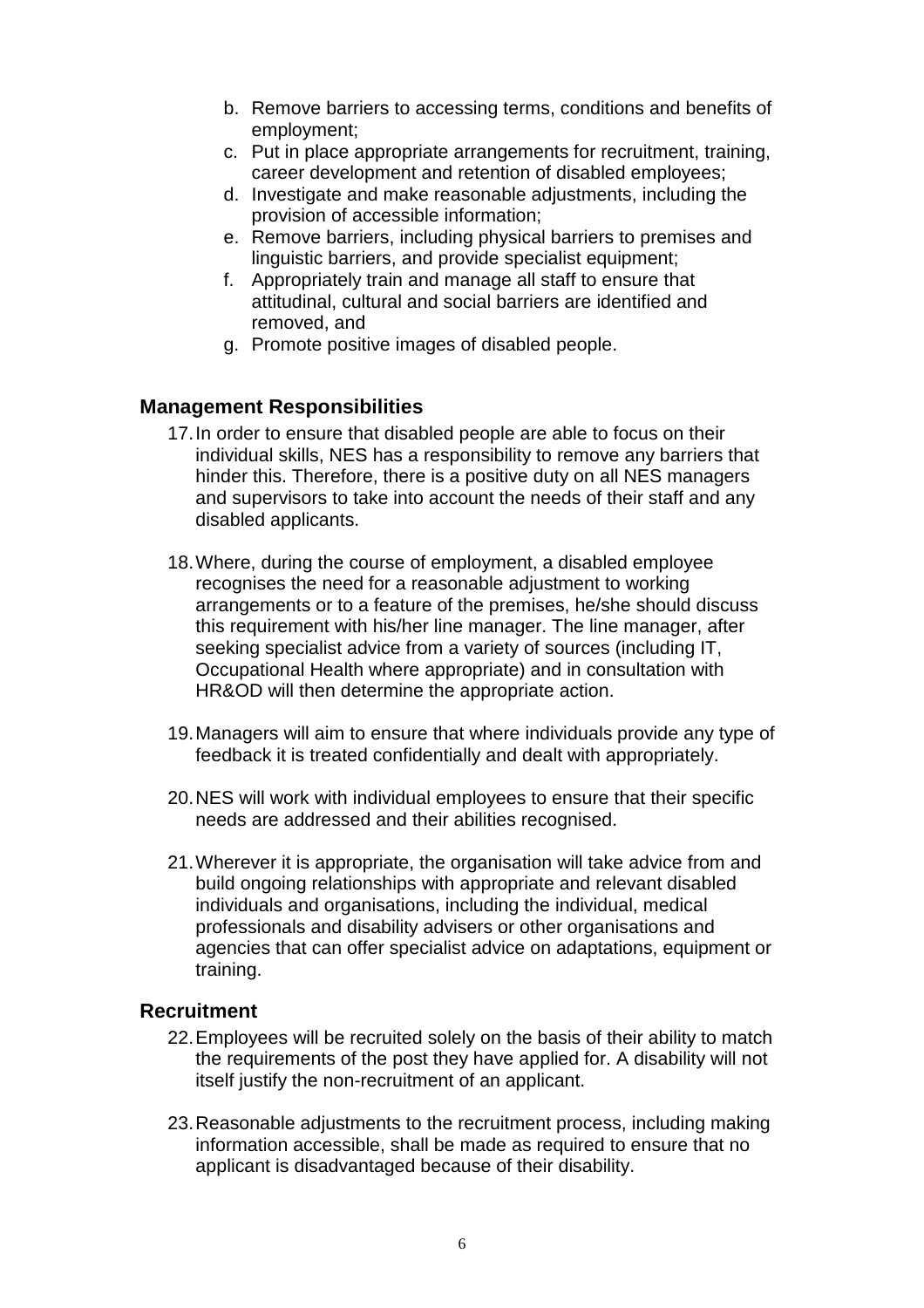24. It is recognised that disabled applicants may face challenges during the recruitment process such as :

| <b>Issue</b>                          | <b>Possible solution</b>              |
|---------------------------------------|---------------------------------------|
| <b>Travel and Access</b>              | Interviewed via video conference      |
| Communication                         | Interpreter/job coach                 |
| People's Assumptions                  | Interview panel training              |
| <b>Completion of Application Form</b> | Various options offered (software and |
|                                       | paper based)                          |

- 25. The Recruitment team will pro-actively assist with these challenges and will provide early opportunity for applicants to discuss what NES can do to assist.
- 26. Recruitment paperwork, including advertisements, job descriptions and person specifications, will be reviewed to ensure that there is no discrimination against disabled people.
- 27. NES are participants in the Department of Work and Pensions "Positive about Disabled People" scheme. All disabled applicants who meet the minimum requirements of the job as set out in the job description and person specification will be guaranteed an interview. Applicants are required to complete the relevant section of the application form to access this initiative.
- 28. Those involved in the recruitment and selection process will receive appropriate recruitment and selection training.
- 29. If auxiliary/physical aspects of a workplace require to be altered to enable a disabled person to take up employment (after the decision has been taken to appoint the applicant) or where there is uncertainty regarding a particular medical condition or there are safety implications of recruiting a disabled person, the HR representative, candidate and line manager concerned will liaise with and take advice from specialist advisers, including Occupational Health. As a result the application of reasonable adjustments should enable the new disabled employee to fulfil the duties of the post.

#### **Induction**

30. On starting work the disabled employee's line manager in conjunction with HR, will be responsible, in consultation with them, for ensuring such reasonable adjustments are made as are required to enable them to work safely and effectively and to secure equal access to the benefits of employment.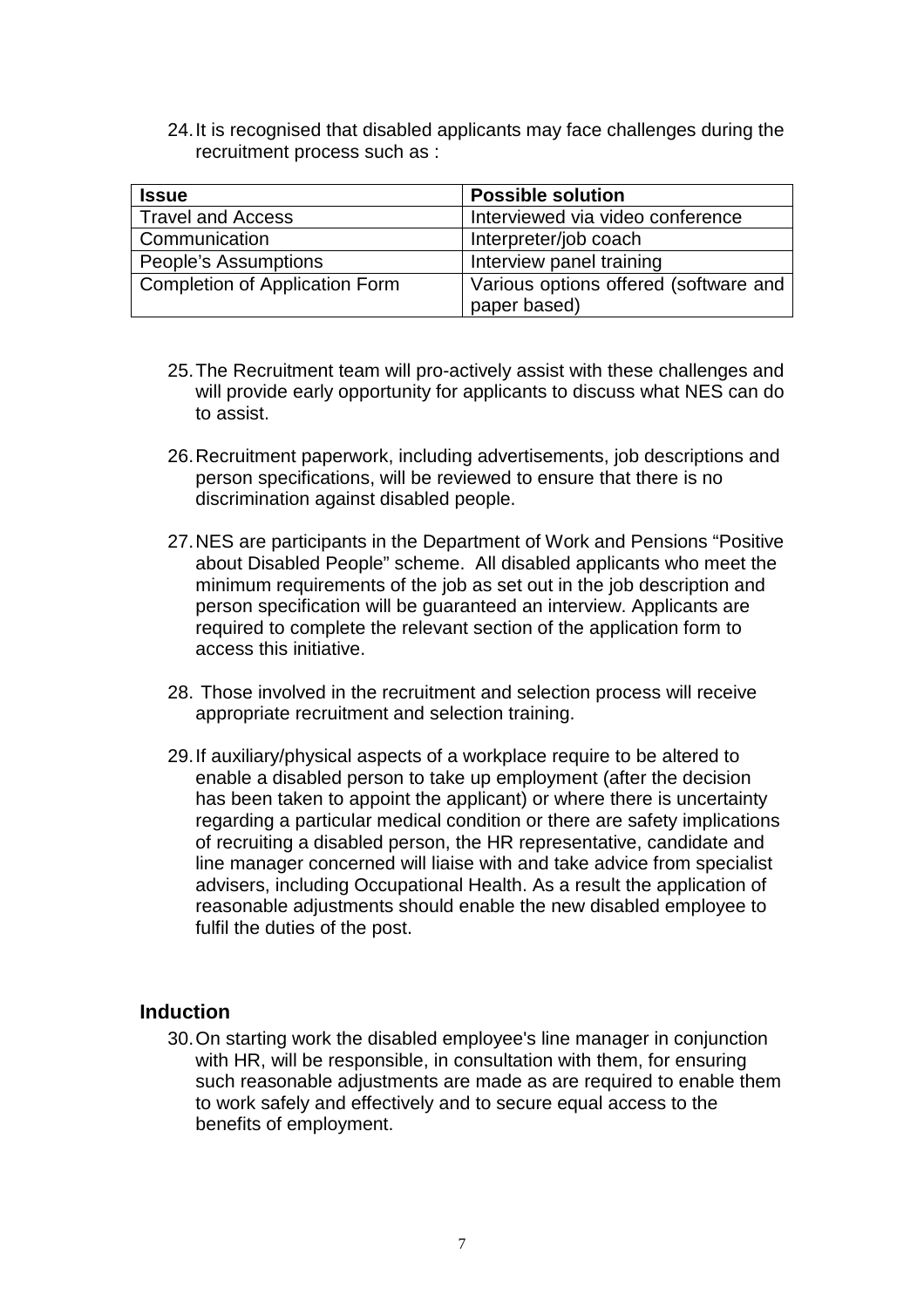31. Where the line manager and human resources officer do not have the relevant knowledge or experience to make the reasonable adjustments he/she will consult appropriate specialist organisations for advice.

### **Training and career development**

- 32. NES is committed to ensuring that the access to and delivery of training is inclusive of all employees. NES's commitments to making education and training accessible are outlined in our Inclusive Education and Learning Policy. Inclusive education is an approach which recognises and values diversity so that the diverse learning needs and preferences of individual learners are identified and met. Inclusive education is an anticipatory approach which takes proactive steps to identifying and meeting the needs of learners, and anticipates those needs where possible. It also involves providing appropriate learning support so that all learners have the opportunity to maximise their learning outcomes. An inclusive approach to education means that each individual learner is valued and that they are treated with dignity and respect.
- 33. All employees will have equal access to training and opportunities for promotion and other aspects of career development based solely on their abilities.
- 34. NES will support disabled employees in their pursuit of career development through the provision of access to appropriate training and mentoring.

#### **Benefits**

35. Disabled employees will have equal access to all benefits and facilities of employment and reasonable adjustments will be made where necessary.

# **Disability Arising during Employment**

- 36. If a disability renders an employee incapable of performing his or her normal duties, sympathetic consideration will be given to any reasonable adjustments to the job, working practices and conditions, training and redeployment. The disabled employee will be involved in discussions with a view to arriving at a mutually agreeable solution to any difficulty arising due to the disability. Advice will be sought at the earliest possible stage from the local Occupational Health provider.
- 37. Where an employee becomes disabled, NES will make every effort to ensure that the employee remains in his or her own job before considering alternatives, for example, redeployment.
- 38. If appropriate the HR representative will arrange for a disabled employee's capabilities to be assessed in conjunction with the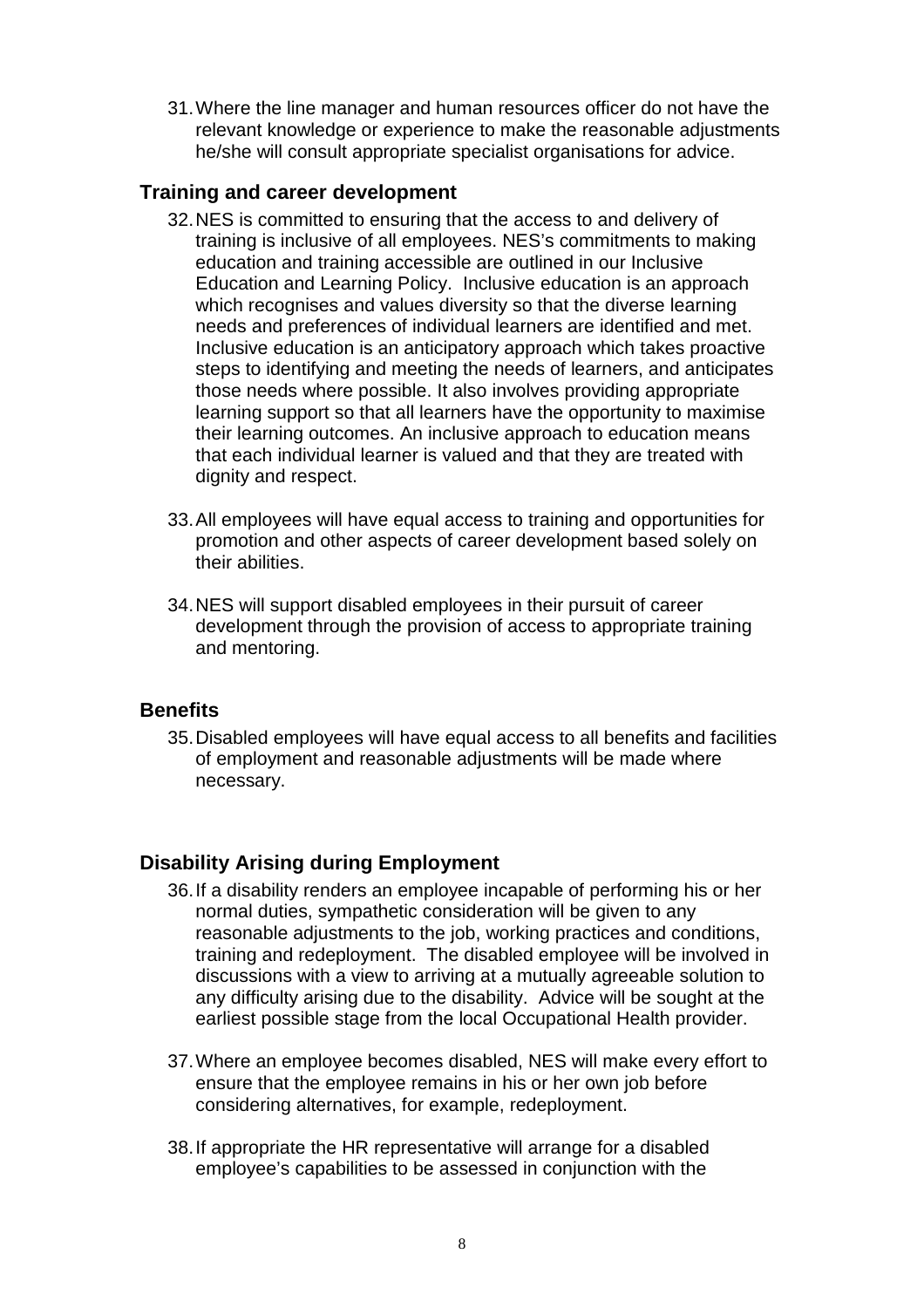Disability Advisory Service in order that consideration can be given to arranging suitable alternative employment within NES.

- 39. NES will give consideration to requests from members of disabled staff to reduce their hours or redefine their jobs whether on a temporary or permanent basis.
- 40. Where adjustment will affect other members of staff, whether disabled or not, they will only be introduced after due consultation with those members of staff.

#### **Reasonable Adjustments During Employment**

- 41. Where an individual requires or may require an adjustment to the working arrangements or environment he/she should bring this to the attention of his/her line manager. The prime responsibility for arranging appropriate adjustments will lie with the line manager. However, in many cases a team approach will be appropriate.
- 42. Disabled employees have a responsibility under the Equality Act (2010) to co-operate with the reasonable adjustments proposed by NES or a medical practitioner.
- 43. Where the person with the prime responsibility for arranging reasonable adjustments does not have the relevant knowledge or experience he/she will consult with HR. Where required an outside specialist may be consulted with the agreement of the disabled employee.
- 44. The person responsible for arranging the adjustment will at all times consult the disabled employee concerned, whose agreement will be sought. The expertise of the disabled employee concerning his/her own disability will be recognised.
- 45. Once an adjustment has been made its operation may need to be reviewed at agreed intervals to assess its continuing effectiveness.
- 46. Examples of reasonable adjustments can include :
	- Part time employment
	- Job sharing
	- Phased return to work
	- Allocation of duties to one or more other colleagues
	- Additional training or re-training
	- Time off for rehabilitation or treatment
	- Flexible working options (e.g. home working)
	- Redeployment
	- Acquiring/modifying equipment
	- Increasing supervision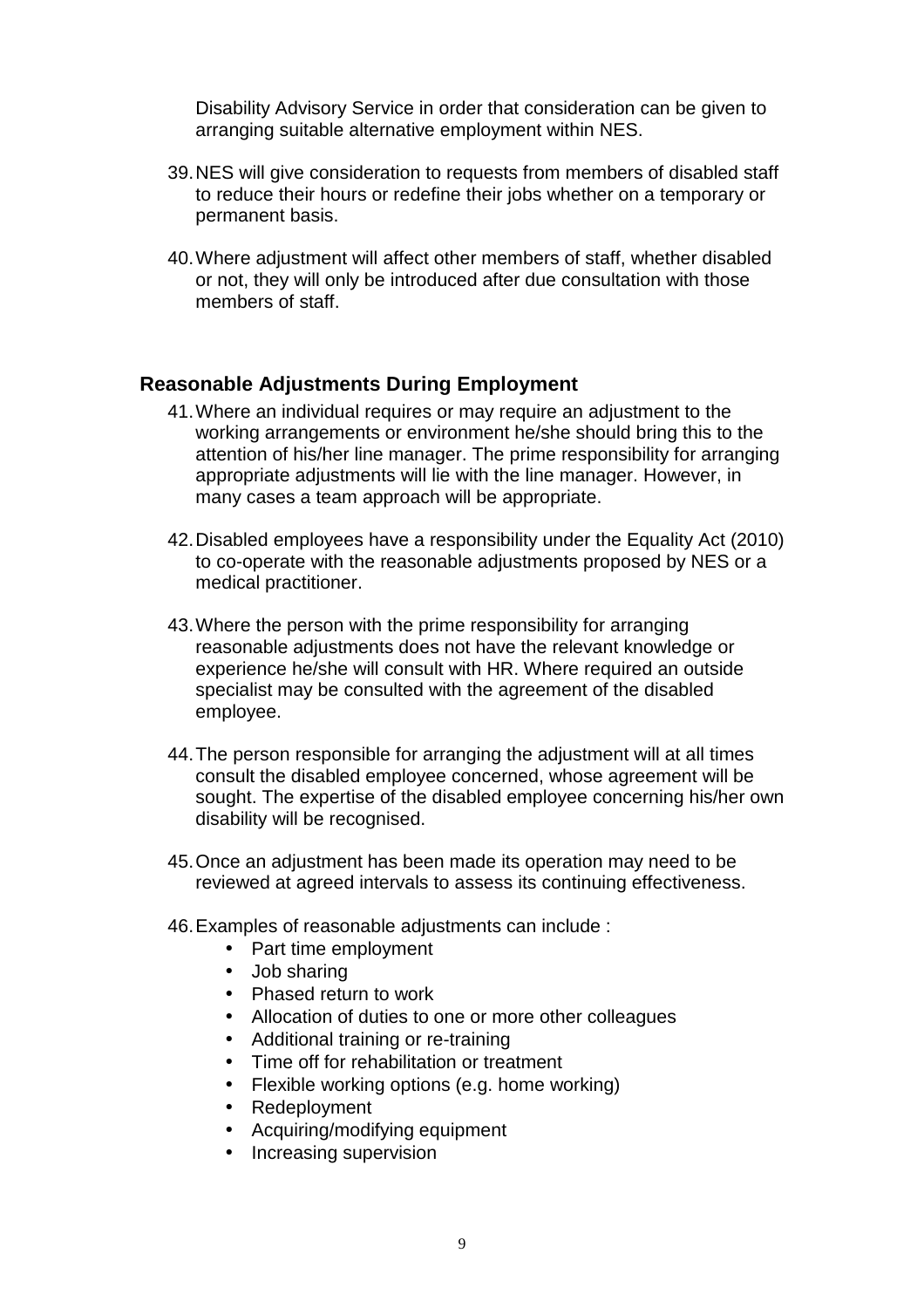#### **Retention**

- 47. As part of its commitment to equal opportunities for disabled people NES will ensure that all reasonable measures are taken to retain disabled employees in employment.
- 48. NES will make such adjustments as are reasonable to enable a disabled employee to carry out his/her duties. These may include, but are not limited to, provision of specialist equipment and training, job redesign, retraining, flexible hours, remote working and/or redeployment to a suitable alternative vacancy.
- 49. NES will not tolerate bullying or harassment. NES will endeavour to ensure that all employees are treated with dignity and respect as outlined in the Dignity at Work Policy. Any employee who acts in contravention of this policy will be treated in accordance with the disciplinary procedure.

# **Sickness Absence**

- 50. It is important to distinguish between general sickness absence and disability-related sickness absence. This helps to remove disadvantage experienced by disabled people and recognises that impairments and medical conditions may, at particular times, generate a greater level of sickness absence.
- 51. Therefore, when undertaking return to work interviews with disabled employees, the line manager will discuss the absence with the individual in order to ascertain if the absence was related to the disability, in such cases it may be appropriate to seek advice from occupational health. Particular attention should be given to determining if the disability is contributing to the absence.
- 52. The aim is to ensure that the absence is recorded appropriately on the self certification and personnel database as either sickness absence (e.g. where the absence was not as a result of the disability), or where it was an absence related to the disability such as:
	- $\bigstar$  hospital, doctors appointments
	- $\bigstar$  hospital treatment as an outpatient
	- $\frac{1}{2}$  assessment for such conditions as dyslexia
	- $\bigstar$  hearing and fitting of aids
	- $\ddot{\bullet}$  training with guide or hearing dog
	- $\triangleq$  counselling/therapeutic treatment
	- $\frac{1}{2}$  dialysis treatment
	- $\frac{1}{2}$  recovery time after blood transfusion
	- $\downarrow$  physiotherapy (sessional or residential)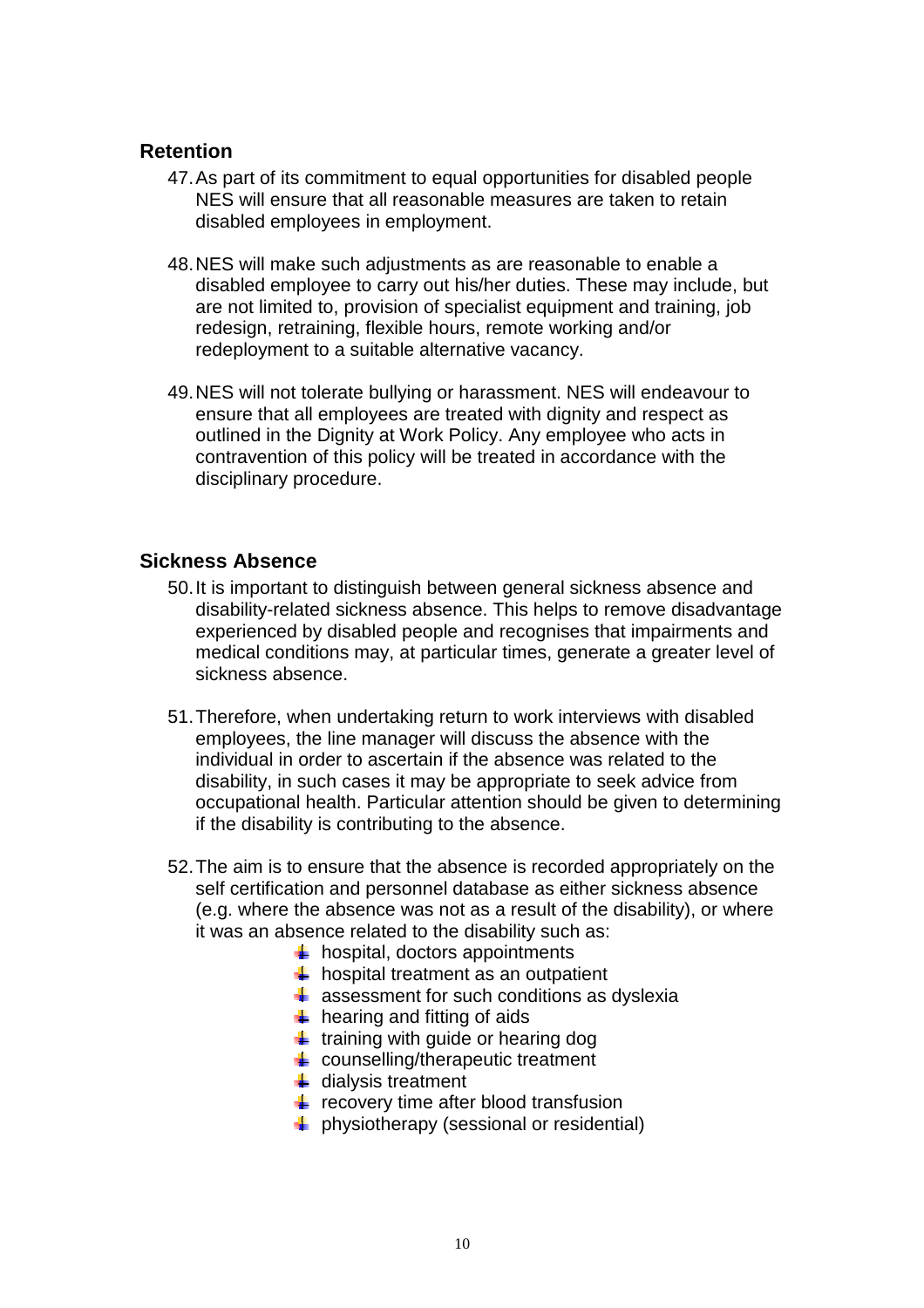- 53. Where such 'disability leave' can be planned this should be discussed and agreed in advance to ensure the leave is recorded appropriately. Occupational Health should be used to provide guidance where necessary.
- 54. It will be the responsibility of the disabled employee's line manager to identify issues of disability and retention with regard to an individual employee, for example where dismissal is being considered on the grounds of sickness or incapacity.
- 55. Disabled employee absence should be reported and managed in accordance with the NES Managing Sickness Absence Policy and where appropriate the Management of Employee Capability Policy.
- 56. If, as a result of a disability, an employee is frequently/ long term absent from work NES may request a medical, vocational or functional assessment of the employee. The aims and objectives of this assessment will be agreed by both parties. Following such an assessment a phased return to work will be arranged where possible and in consultation with the disabled employee.
- 57. If redeployment is necessary the disabled employee will be viewed as a priority within the redeployment procedure. Where the post to which the disabled employee is redeployed is of a lesser grade or salary, subject to Executive Team approval the employee's salary will normally be protected at the original salary during the trial period, after which he/she will be paid the salary for the new post.

# **Mentally Healthy Workplace**

- 58. NES recognises the importance of promoting health and wellbeing at work, and of promoting a mentally healthy workplace. NES has committed to the 'see me' campaign. This campaign seeks to tackle the stigma associated with mental ill health. It contributes to our delivery of the Equality Duty, particularly the need to foster good relations, tackle prejudice and promote equality of opportunity.
- 59. NES recognises that there is no health without mental health. The commitment to the 'see me' pledge provides an opportunity for NES to raise awareness and to promote the anti stigma message to our workforce and also in the education, training and development we design.
- 60. NES has developed an action plan to support delivery of mental health awareness training for staff, in particular for managers and senior managers.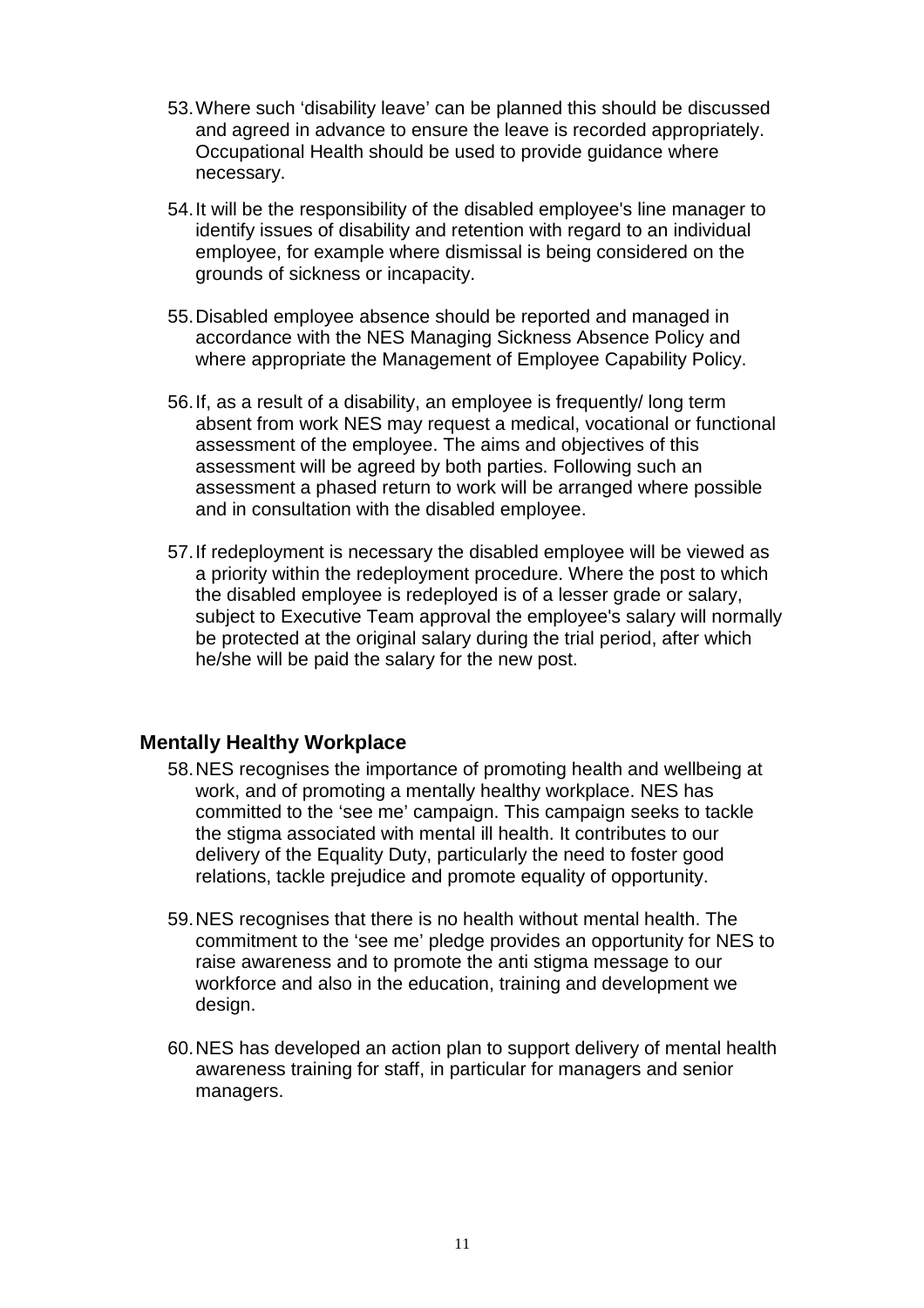# **Termination of Employment**

- 61. Where an employee's performance falls to an unacceptable standard due to a worsening of his or her disability, the HR Business/Associated Business Partner, Line Manager and employee concerned will:
	- a. assess whether it is possible for the job to be restructured in order to enable the employee to continue;
	- b. investigate whether redeployment into an alternative position within NES would be possible or practicable, and
	- c. consider whether any vacancy likely to occur in the near future would be a suitable and acceptable alternative post for the employee.
- 62. Where none of the above options brings about sufficient change to allow the disabled employee to continue working, the decision to dismiss the employee may be taken in line with the NES Capability Policy and Procedures. The disabled employee and chosen representatives will be given every opportunity to liaise with their senior manager/Chief Executive, HR Business/Associated Business Partner and disability support groups in order to ensure that all possible action has been taken before dismissal is considered.
- 63. When, for reasons unconnected with disability, a disabled employee's conduct is unacceptable, NES' disciplinary procedures will be followed.
- 64. The special circumstances of a disabled employee will be taken into account in any redundancy situation.
- 65. NES' Capability appeals procedure should be used by any disabled employee wishing to appeal against action or dismissal.

#### **Harassment**

- 66. As outlined in the NES Dignity at Work Policy, NES is committed to providing a working environment, which is free from harassment, bullying or intimidation of any nature.
- 67. Harassment is defined in the Equality Act 2010 as unwanted conduct related to a protected characteristic which has the purpose or effect of violating a person's dignity or creating an intimidating, hostile, degrading, humiliating or offensive environment for that person.
- 68. Employers may also be liable for harassment of their staff by third parties. NES will take proactive steps to manage risk of harassment by third parties.
- 69. Employers are liable for acts committed by their employees in the course of their employment whether or not the acts were done with the employer's knowledge and approval. NES will ensure that staff are